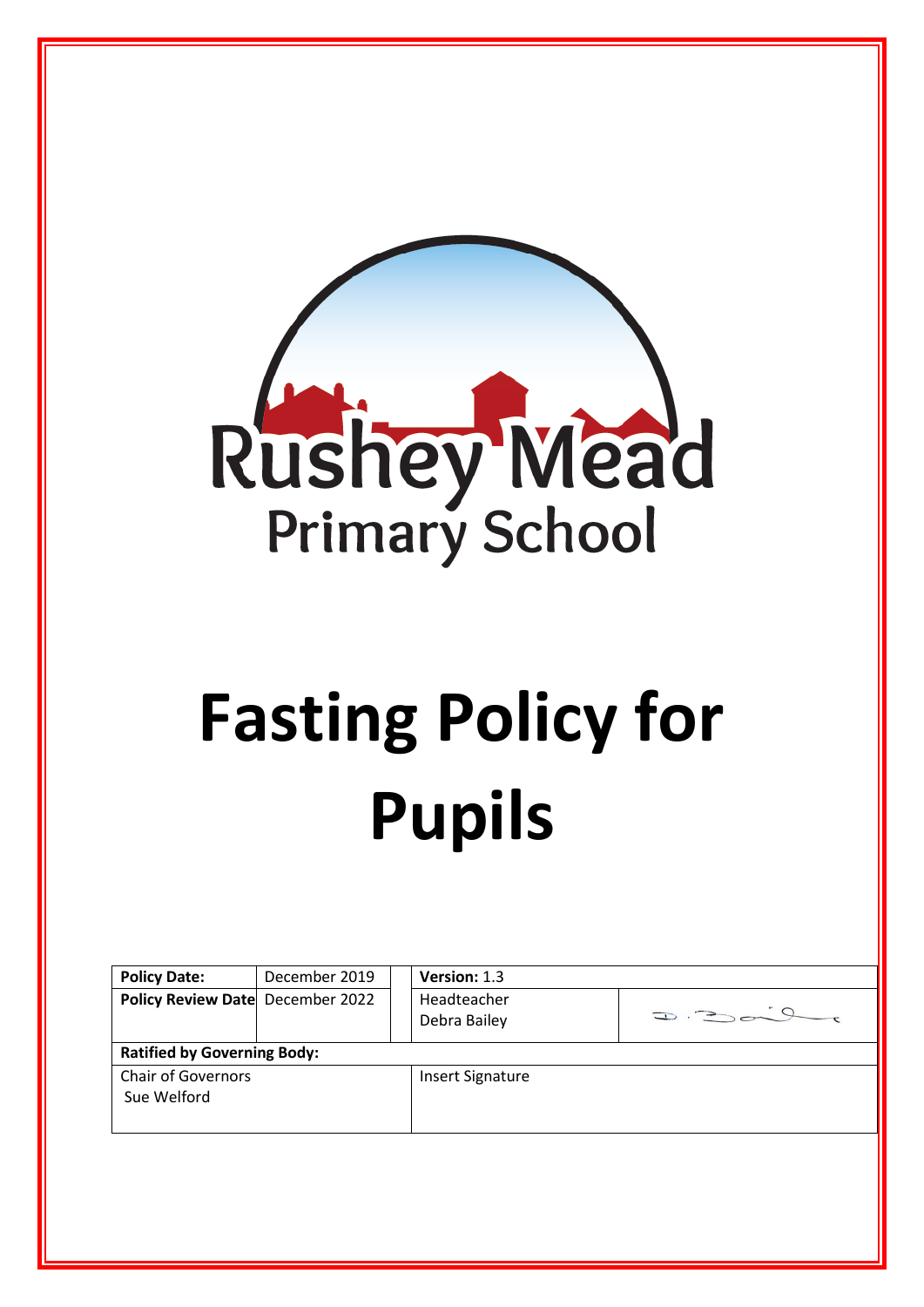## **Contents**

| <b>Section</b> | <b>Item</b>                                 | Page |
|----------------|---------------------------------------------|------|
|                | Purpose                                     | 3    |
| $\overline{2}$ | Aims                                        | 3    |
| $\overline{3}$ | Scope                                       | 3    |
| 4              | The Requirement for Primary Age Children to |      |
|                | Fast                                        |      |
| -5             | <b>Fasting During Ramadan</b>               |      |
| 6              | Fasting at Other Times of the Year          |      |
|                | <b>Health and Safety</b>                    |      |
| Appendix 1     | <b>Fasting Notification Form</b>            |      |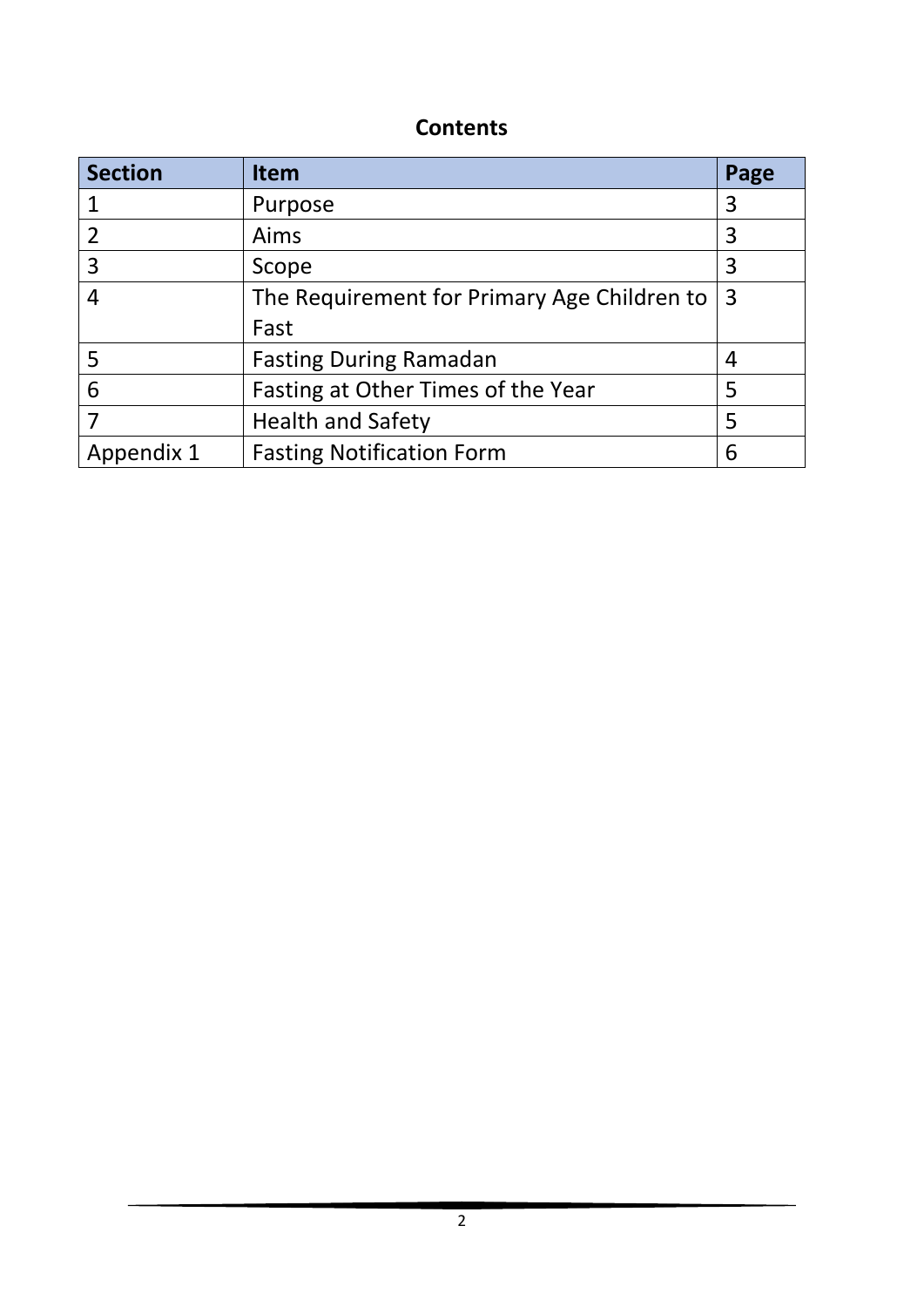## **1. Purpose and Introduction**

Fasting is a part of many religious observances and practised by most of the major world faiths. This policy has been written to meet the religious needs of any child wishing to fast during the school day, and in particular to ensure that the needs of the Muslim children are met during Ramadan as this is a significant period of time during which the children have limited intake of water and food. The policy must also take into account the health & safety aspects of fasting alongside supervision levels within school.

Parents, carers and pupils are expected to adhere to the Fasting Procedure.

The policy wording and its procedures have been discussed at both committee and Full Governing Body meetings before being approved

## **2. Aims**

- o To provide a safe environment or procedure for children who wish to fast at any time, whether it be for a single day, selected days or a longer period of time such as the month of Ramadan.
- $\circ$  To ensure the religious needs of each child are not compromised, whilst still ensuring they are in the best possible physical and mental state in order to successfully participate in all curriculum activities.

## **2. Scope**

This procedure applies to all pupils at Rushey Mead Primary School.

## **3. The Requirement for Primary Age Children to Fast**

- As fasting for Muslims is not obligatory for children until they reach the age of puberty, along with the other acts of worship, at Rushey Mead Primary School we do not consider it an obligation to allow children below this point to fast at school.
- At Rushey Mead Primary we recognise that Muslim children who are below the age of 10 and have not yet reached puberty often choose to fast for part of the day or on certain days of the week as training to help them when they reach the age when it becomes compulsory. We support this, in line with the School Aims, as part of their preparation for adult life.
- At Rushey Mead Primary we recognise that fasting is not compulsory for children of primary school age in any major world faith.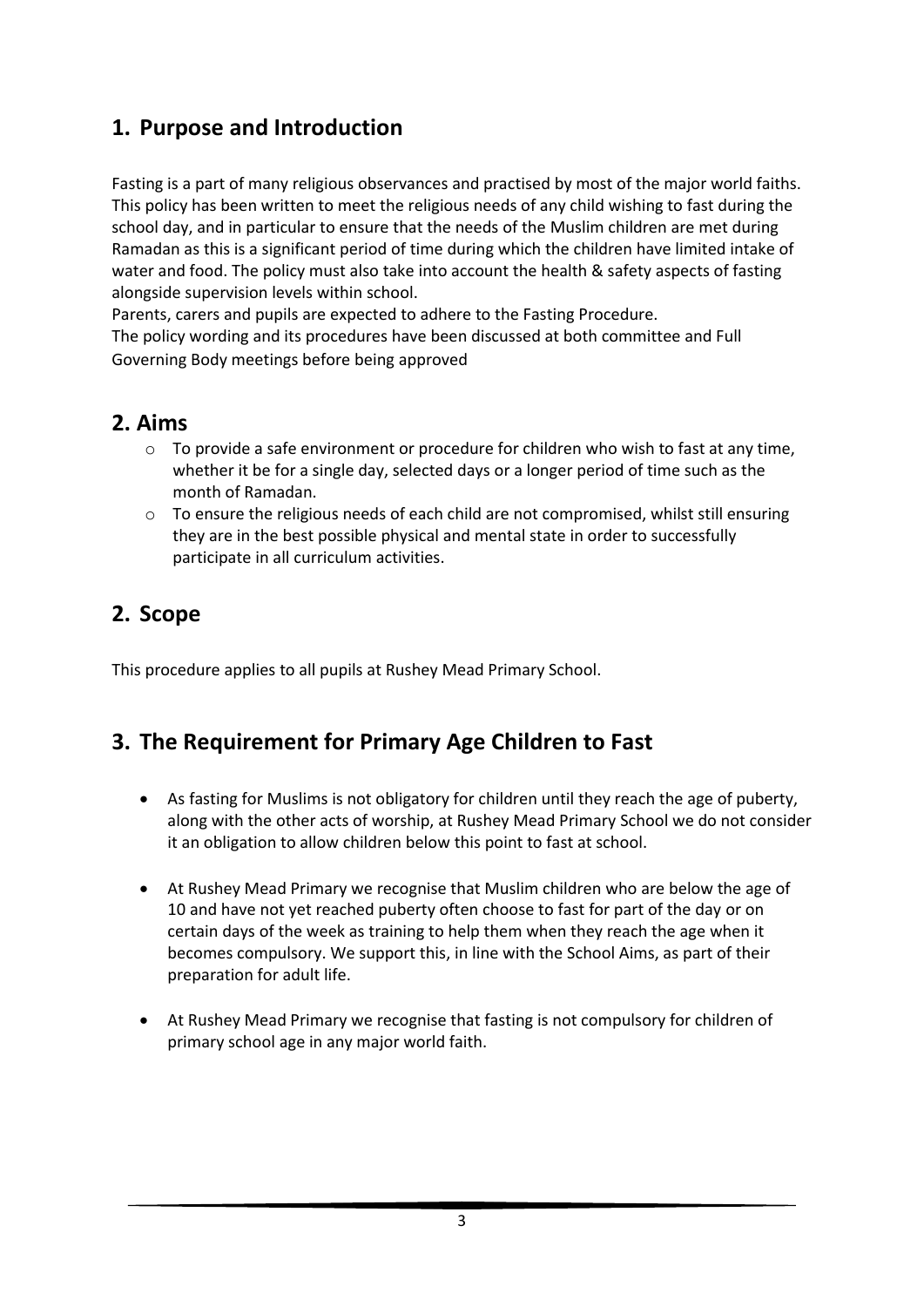## **4. Fasting during Ramadan**

Ramadan is the main period of the year when Muslim children may choose to fast. Depending on when Ramadan falls, the length of the fast will vary and may be particularly long. This raises some concerns as to how pupils will cope during the school day. Therefore, we would ask that parents consider this when agreeing with their child how many days they fast for. There are different arrangements in school for children who are fasting in each key stage. A fasting notification form (see Appendix A) must be completed and should be sent to the class teacher prior to the day of fasting. This is to ensure school staff can monitor the child's well-being.

#### **UKS2 Children (years 5 and 6)**

For those UKS2 children who wish to fast, the school asks parents to consider allowing them to fast on alternate days.

For UKS2 children who do choose to fast during Ramadan, the following arrangements will be put in place at lunchtime:

- Children who are fasting will go directly to the community room at lunchtime for quiet time, completing calm, quiet activities e.g. reading, drawing, quiet talking with friends or quiet reflective time. Please note that if your child's behaviour does not meet with the school's expectations during this time, you will be asked to make alternative arrangements and take your child home. If your child is unwell you will be contacted and asked to collect him/her.
- The children will go outside for the last 30 minutes of lunch time.
- Alternatively, children can choose to go home at lunchtime. If a child chooses to go home each lunchtime, they will need to be collected from the main reception promptly at 12.30pm by an adult and they should not return to school until 1.25pm. This will need to be agreed for the whole month of Ramadan as we cannot accommodate changing circumstances on a day to day basis.

### **LKS2 (years 3 and 4) & KS1 (Years 1 and 2) Children**

Due to the age of the children in KS1 and LKS2, the school would ask parents to carefully consider the appropriateness of allowing their children to fast. For those KS1 and LKS2 children who wish to fast, the school asks parents to consider allowing just one or two days per week. For those KS1 and LKS2 children who will be fasting, the school is unable to accommodate them in school across lunchtime. As such, they will need to go home for the lunch hour during Ramadan.

**KS1** will need to be collected from the main reception promptly at 12pm by an adult and they should not return to school until 12.55pm.

**LKS2** children should be picked up at 12.15pm and returned at 1.10pm.

**Reception Children** Due to the age of the children in reception, the school cannot allow them to fast during the school day.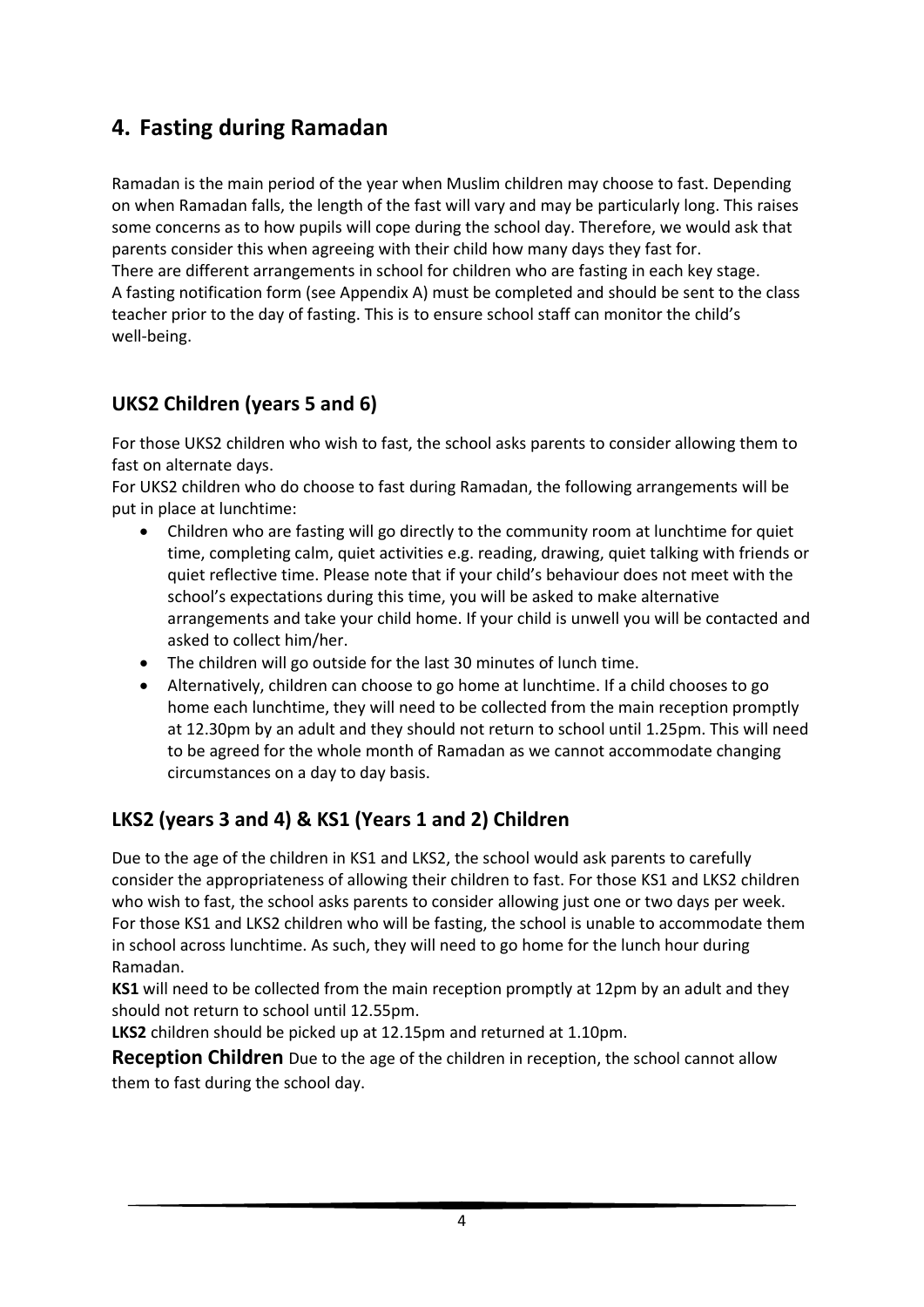# **6. Fasting at Other Times of the Year**

It is recognised that there are other holy days throughout the year when children of different faiths may choose to fast.

For any children who will be fasting at times other than Ramadan, a fasting notification form (see Appendix A) must be completed and should be sent to the class teacher prior to the day of fasting. This is to ensure school staff can monitor the child's well-being.

# **7. Health and Safety**

- All parents/carers of children wishing to fast, must inform the school, **in writing**, if they wish their child to fast. (Appendix A)
- If a child says that he or she is fasting but the school has not received a fasting notification form from his or her parent/carer, they will be treated in a respectful manner; however, the child will not be allowed to miss lunch.
- Parents should be contactable, at all times (being particularly conscientious of this when their children are fasting), and available to collect their child if necessary.
- The school recognises that children may perform below their usual level in PE and other physical activities when they are fasting.
- Fasting should not be a burden. However, if a child becomes distressed, depending on the circumstances, the school will either provide the child with something to eat and drink, or contact the parents/carers and ask them to collect their child and take them home.
- RE lessons and assemblies will be used to help all children develop an understanding of the different faiths who use the practice of fasting as part of their religious traditions and particular festivals associated with times of fasting.
- Any exceptional circumstances (e.g. early puberty) can be discussed with the Headteacher